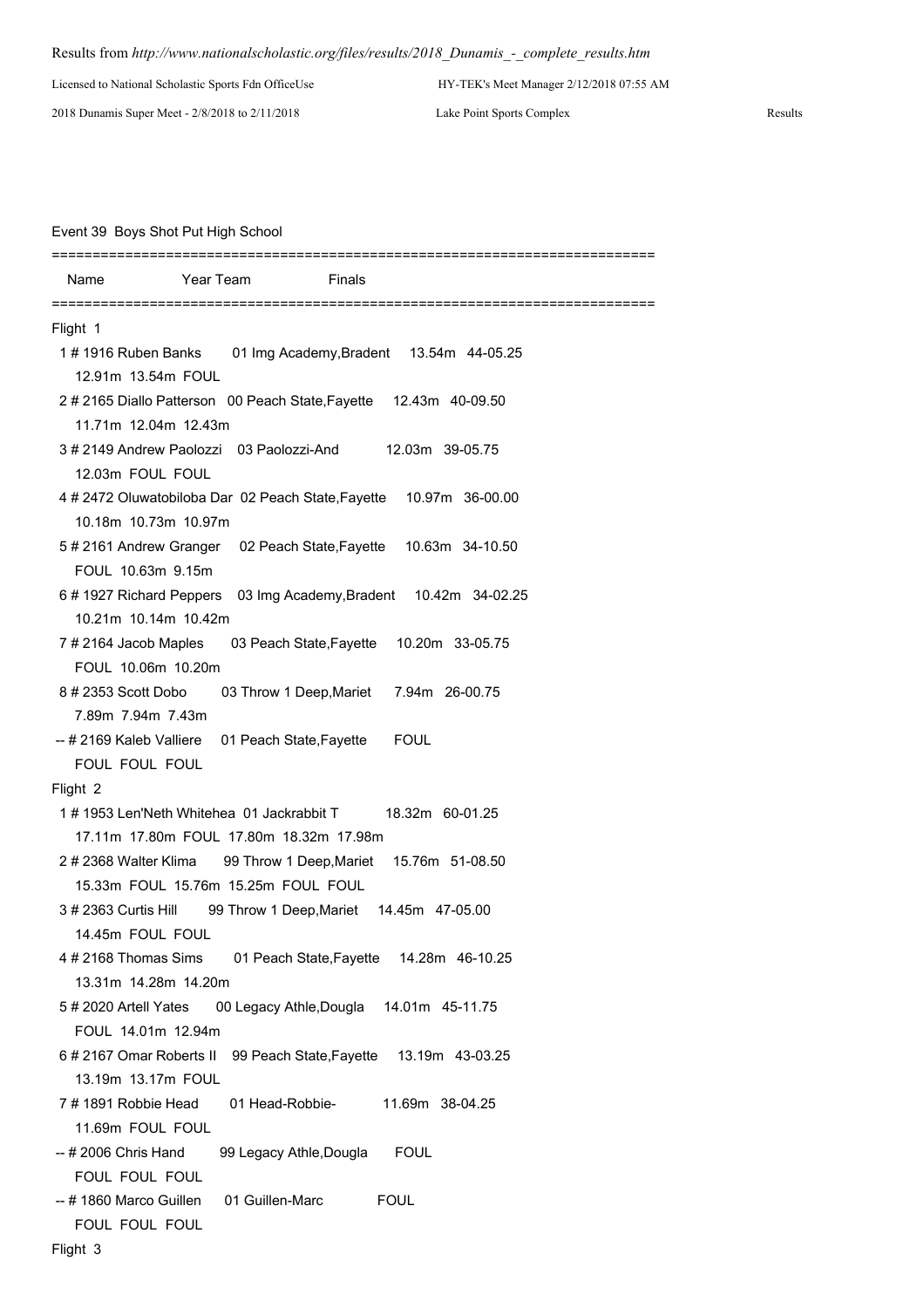| 20.98m FOUL 20.55m FOUL 21.22m FOUL<br>2#1862 Joshua Sobota 00 GymTek Acade, Knoxvi 20.50m 67-03.25<br>19.15m 19.90m FOUL FOUL 19.97m 20.50m<br>18.47m FOUL 18.04m FOUL FOUL 19.00m<br>4# 2354 Tanner Duffin  00 Throw 1 Deep, Mariet  17.16m  56-03.75<br>FOUL FOUL 17.16m FOUL FOUL FOUL<br>5# 2367 Ridvan Kazimov 00 Throw 1 Deep, Mariet 16.21m 53-02.25<br>16.21m FOUL 15.50m FOUL 15.87m 15.68m<br>6#2163 Justyn Loper 01 Peach State, Fayette 16.08m 52-09.25<br>14.39m 15.38m 15.37m 16.08m 15.42m 15.30m<br>7# 2355 Robert Edge 00 Throw 1 Deep, Mariet 15.02m 49-03.50<br>FOUL 15.02m FOUL FOUL 14.84m FOUL<br>8#1514 Jamal Ellis Alpharetta, Alpharet 14.56 m47-09.25<br>14.56m FOUL 14.48m<br>9#1980 Treveonta Epps 03 Lane 4 Track, Martin 13.53m 44-04.75<br>13.53m FOUL 13.37m<br>FOUL FOUL FOUL<br>-- # 2375 Nathan Wonsley IV 00 Throw 1 Deep, Mariet FOUL | 1#1964 Tyson Jones 99 Jones-Tyson- 21.22m 69-07.50               |  |  |  |  |  |
|-----------------------------------------------------------------------------------------------------------------------------------------------------------------------------------------------------------------------------------------------------------------------------------------------------------------------------------------------------------------------------------------------------------------------------------------------------------------------------------------------------------------------------------------------------------------------------------------------------------------------------------------------------------------------------------------------------------------------------------------------------------------------------------------------------------------------------------------------------------------------------|------------------------------------------------------------------|--|--|--|--|--|
|                                                                                                                                                                                                                                                                                                                                                                                                                                                                                                                                                                                                                                                                                                                                                                                                                                                                             |                                                                  |  |  |  |  |  |
|                                                                                                                                                                                                                                                                                                                                                                                                                                                                                                                                                                                                                                                                                                                                                                                                                                                                             |                                                                  |  |  |  |  |  |
|                                                                                                                                                                                                                                                                                                                                                                                                                                                                                                                                                                                                                                                                                                                                                                                                                                                                             |                                                                  |  |  |  |  |  |
|                                                                                                                                                                                                                                                                                                                                                                                                                                                                                                                                                                                                                                                                                                                                                                                                                                                                             | 3#2157 Jermaine Anderson 99 Peach State, Fayette 19.00m 62-04.00 |  |  |  |  |  |
|                                                                                                                                                                                                                                                                                                                                                                                                                                                                                                                                                                                                                                                                                                                                                                                                                                                                             |                                                                  |  |  |  |  |  |
|                                                                                                                                                                                                                                                                                                                                                                                                                                                                                                                                                                                                                                                                                                                                                                                                                                                                             |                                                                  |  |  |  |  |  |
|                                                                                                                                                                                                                                                                                                                                                                                                                                                                                                                                                                                                                                                                                                                                                                                                                                                                             |                                                                  |  |  |  |  |  |
|                                                                                                                                                                                                                                                                                                                                                                                                                                                                                                                                                                                                                                                                                                                                                                                                                                                                             |                                                                  |  |  |  |  |  |
|                                                                                                                                                                                                                                                                                                                                                                                                                                                                                                                                                                                                                                                                                                                                                                                                                                                                             |                                                                  |  |  |  |  |  |
|                                                                                                                                                                                                                                                                                                                                                                                                                                                                                                                                                                                                                                                                                                                                                                                                                                                                             |                                                                  |  |  |  |  |  |
|                                                                                                                                                                                                                                                                                                                                                                                                                                                                                                                                                                                                                                                                                                                                                                                                                                                                             |                                                                  |  |  |  |  |  |
|                                                                                                                                                                                                                                                                                                                                                                                                                                                                                                                                                                                                                                                                                                                                                                                                                                                                             |                                                                  |  |  |  |  |  |
|                                                                                                                                                                                                                                                                                                                                                                                                                                                                                                                                                                                                                                                                                                                                                                                                                                                                             |                                                                  |  |  |  |  |  |
|                                                                                                                                                                                                                                                                                                                                                                                                                                                                                                                                                                                                                                                                                                                                                                                                                                                                             |                                                                  |  |  |  |  |  |
|                                                                                                                                                                                                                                                                                                                                                                                                                                                                                                                                                                                                                                                                                                                                                                                                                                                                             |                                                                  |  |  |  |  |  |
|                                                                                                                                                                                                                                                                                                                                                                                                                                                                                                                                                                                                                                                                                                                                                                                                                                                                             |                                                                  |  |  |  |  |  |
|                                                                                                                                                                                                                                                                                                                                                                                                                                                                                                                                                                                                                                                                                                                                                                                                                                                                             |                                                                  |  |  |  |  |  |
|                                                                                                                                                                                                                                                                                                                                                                                                                                                                                                                                                                                                                                                                                                                                                                                                                                                                             |                                                                  |  |  |  |  |  |
|                                                                                                                                                                                                                                                                                                                                                                                                                                                                                                                                                                                                                                                                                                                                                                                                                                                                             |                                                                  |  |  |  |  |  |
|                                                                                                                                                                                                                                                                                                                                                                                                                                                                                                                                                                                                                                                                                                                                                                                                                                                                             |                                                                  |  |  |  |  |  |

FOUL FOUL FOUL

## Event 40 Girls Shot Put High School

==========================================================================

| Name                   | Year Team                                                      | Finals                                 |                 |  |
|------------------------|----------------------------------------------------------------|----------------------------------------|-----------------|--|
| Flight 1               |                                                                |                                        |                 |  |
|                        | 1#2374 Colleen Williams 00 Throw 1 Deep, Mariet                |                                        | 10.49m 34-05.00 |  |
|                        | 10.49m FOUL 9.74m PASS FOUL 9.55m                              |                                        |                 |  |
|                        | 2#2166 O'Niece Roberts 02 Peach State, Fayette                 |                                        | 9.92m 32-06.50  |  |
| FOUL 9.43m 9.92m       |                                                                |                                        |                 |  |
|                        | 3#1744 Gabynelle-Pride K Elizabeth Se, Bladen 9.44m 30-11.75   |                                        |                 |  |
| FOUL 9.44m 8.79m       |                                                                |                                        |                 |  |
| 4#2059 Jada Marsh      | 03 Marsh-Jada-U                                                |                                        | 9.11m 29-10.75  |  |
| 9.11m 8.60m FOUL       |                                                                |                                        |                 |  |
|                        | 5#1821 Melita Roachford 00 Georgia Conn, Duluth 9.02m 29-07.25 |                                        |                 |  |
| 8.58m 9.02m 8.56m      |                                                                |                                        |                 |  |
| 6#1733 Daia Hansford   |                                                                | Elizabeth Se, Bladen                   | 8.96m 29-04.75  |  |
| 8.44m 8.76m 8.96m      |                                                                |                                        |                 |  |
| 7#1997 Aryanna Black   |                                                                | 00 Legacy Athle, Dougla 8.92m 29-03.25 |                 |  |
| FOUL FOUL 8.92m        |                                                                |                                        |                 |  |
| 8#2017 Lillie Vanmeter |                                                                | 03 Legacy Athle, Dougla                | 8.71m 28-07.00  |  |
| 8.51m 8.71m 8.71m      |                                                                |                                        |                 |  |
| 9#2370 Lailah Malone   |                                                                | 02 Throw 1 Deep, Mariet                | 8.66m 28-05.00  |  |
| 8.47m 8.66m FOUL       |                                                                |                                        |                 |  |
| 10#1548 Aaliyah Smith  |                                                                | Arabia Mount, GA, GA                   | 8.09m 26-06.50  |  |
| 7.86m 8.09m 7.98m      |                                                                |                                        |                 |  |
| 11#1511 Natalie Camera |                                                                | Alpharetta, Alpharet                   | 7.85m 25-09.25  |  |
| 7.82m 7.85m 7.67m      |                                                                |                                        |                 |  |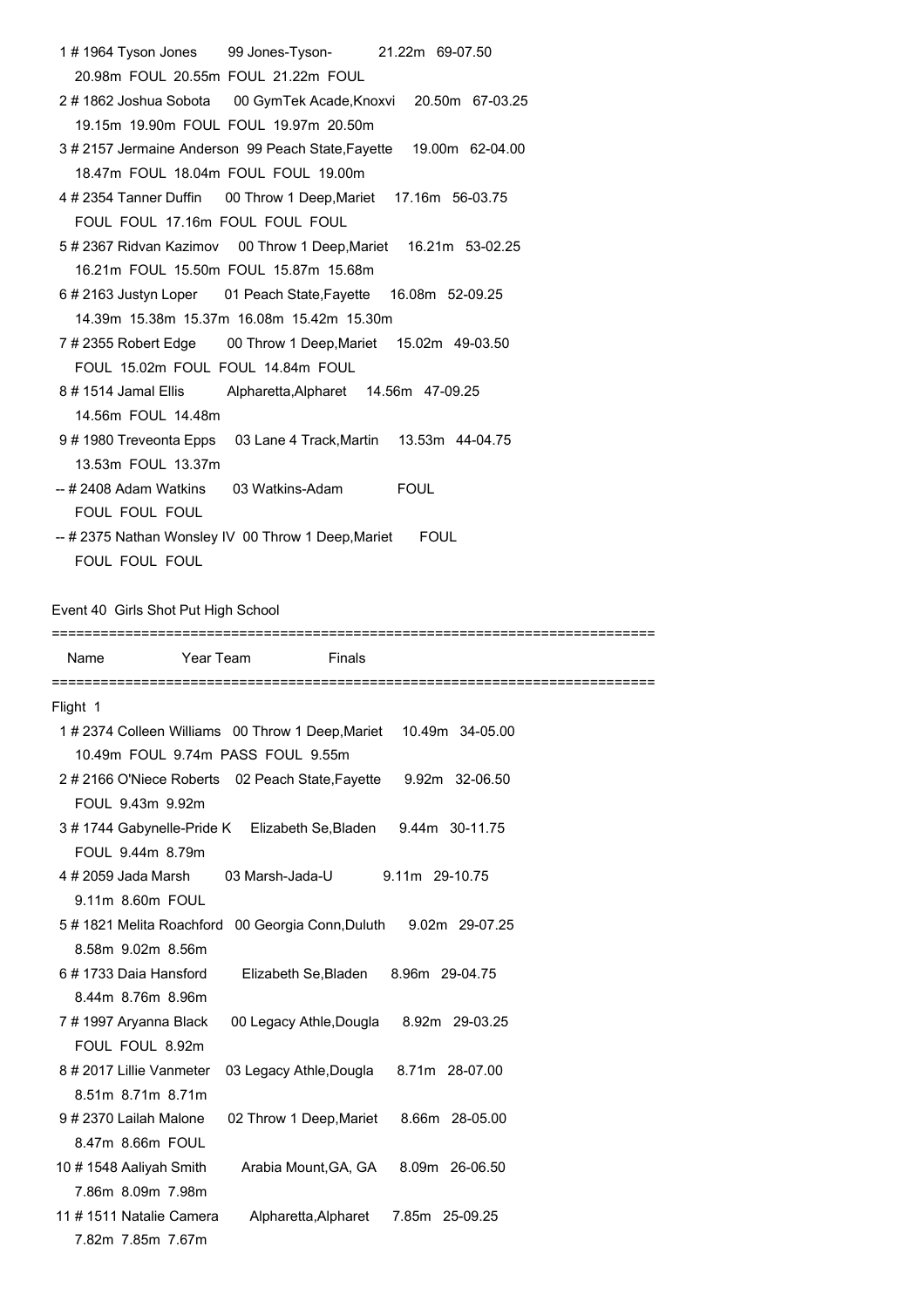12 # 1549 Jemini Trollinger Arabia Mount,GA, GA 6.93m 22-09.00 6.93m 6.89m 6.93m 13 # 1923 Anzhela Kashkimba 99 Img Academy,Bradent 6.68m 21-11.00 6.59m 6.52m 6.68m 14 # 1754 Rebeca Orozco-Guz Elizabeth Se,Bladen 5.97m 19-07.00 5.97m FOUL 5.85m Flight 2 1 # 2365 Javon Joyner 00 Throw 1 Deep,Mariet 12.76m 41-10.50 12.76m 12.05m 12.32m FOUL 12.08m 12.31m 2 # 2371 Kori Mcdaniel 00 Throw 1 Deep,Mariet 12.41m 40-08.75 FOUL 11.84m 12.39m 12.41m 11.80m FOUL 3 # 2162 Morgan Johnson 00 Peach State,Fayette 12.29m 40-04.00 FOUL 11.68m FOUL FOUL FOUL 12.29m 4 # 1730 Georgia Coleman Elizabeth Se,Bladen 11.68m 38-04.00 11.68m 11.56m 10.96m FOUL FOUL FOUL 5 # 2364 Hannah Jackson 01 Throw 1 Deep,Mariet 11.20m 36-09.00 11.20m 10.76m FOUL FOUL FOUL FOUL 6 # 2361 Schuyler Heflin 02 Throw 1 Deep,Mariet 10.97m 36-00.00 10.97m 10.33m FOUL FOUL FOUL 10.56m 7 # 1734 Blair Harris Elizabeth Se,Bladen 10.95m 35-11.25 10.14m 10.93m 10.31m 10.95m 10.76m 10.91m 8 # 2359 Addie Fraker 00 Throw 1 Deep,Mariet 10.67m 35-00.25 10.59m FOUL FOUL 10.67m FOUL FOUL 9 # 2280 London Shaw 99 Shaw-London- 10.42m 34-02.25 10.42m 9.67m 9.73m 10 # 1732 Faith Goodman Elizabeth Se,Bladen 9.87m 32-04.75 9.54m 9.63m 9.87m 11 # 2350 Giselle Cruz 00 Throw 1 Deep,Mariet 9.80m 32-02.00 FOUL 9.80m FOUL 12 # 1728 Maiya Chapman Elizabeth Se,Bladen 9.73m 31-11.25 9.54m 9.31m 9.73m 13 # 2372 Janae Profit 02 Throw 1 Deep,Mariet 9.73m 31-11.25

FOUL FOUL 9.73m

## Event 41 Boys Weight Throw High School

| Name                 | Year Team <b>comment</b>                                         | Finals                                  |  |
|----------------------|------------------------------------------------------------------|-----------------------------------------|--|
|                      |                                                                  |                                         |  |
| Flight 1             |                                                                  |                                         |  |
|                      | 1#2163 Justyn Loper 01 Peach State, Fayette 18.25m 59-10.50      |                                         |  |
|                      | 17.51m 16.58m 18.25m 17.95m 18.10m FOUL                          |                                         |  |
|                      | 2#1916 Ruben Banks 01 Img Academy, Bradent 18.17m 59-07.50       |                                         |  |
|                      | 16.35m 18.17m 14.83m 16.57m FOUL 15.68m                          |                                         |  |
|                      | 3#2362 Austin Herndon  00 Throw 1 Deep, Mariet  16.27m  53-04.50 |                                         |  |
| 16.27m FOUL FOUL     |                                                                  |                                         |  |
|                      | 4#2165 Diallo Patterson 00 Peach State, Fayette 15.57m 51-01.00  |                                         |  |
| 15.57m 15.08m FOUL   |                                                                  |                                         |  |
|                      | 5# 2169 Kaleb Valliere 01 Peach State, Fayette 15.48m 50-09.50   |                                         |  |
| FOUL FOUL 15.48m     |                                                                  |                                         |  |
| 6 # 2158 Ethan Brown |                                                                  | 99 Peach State, Fayette 15.39m 50-06.00 |  |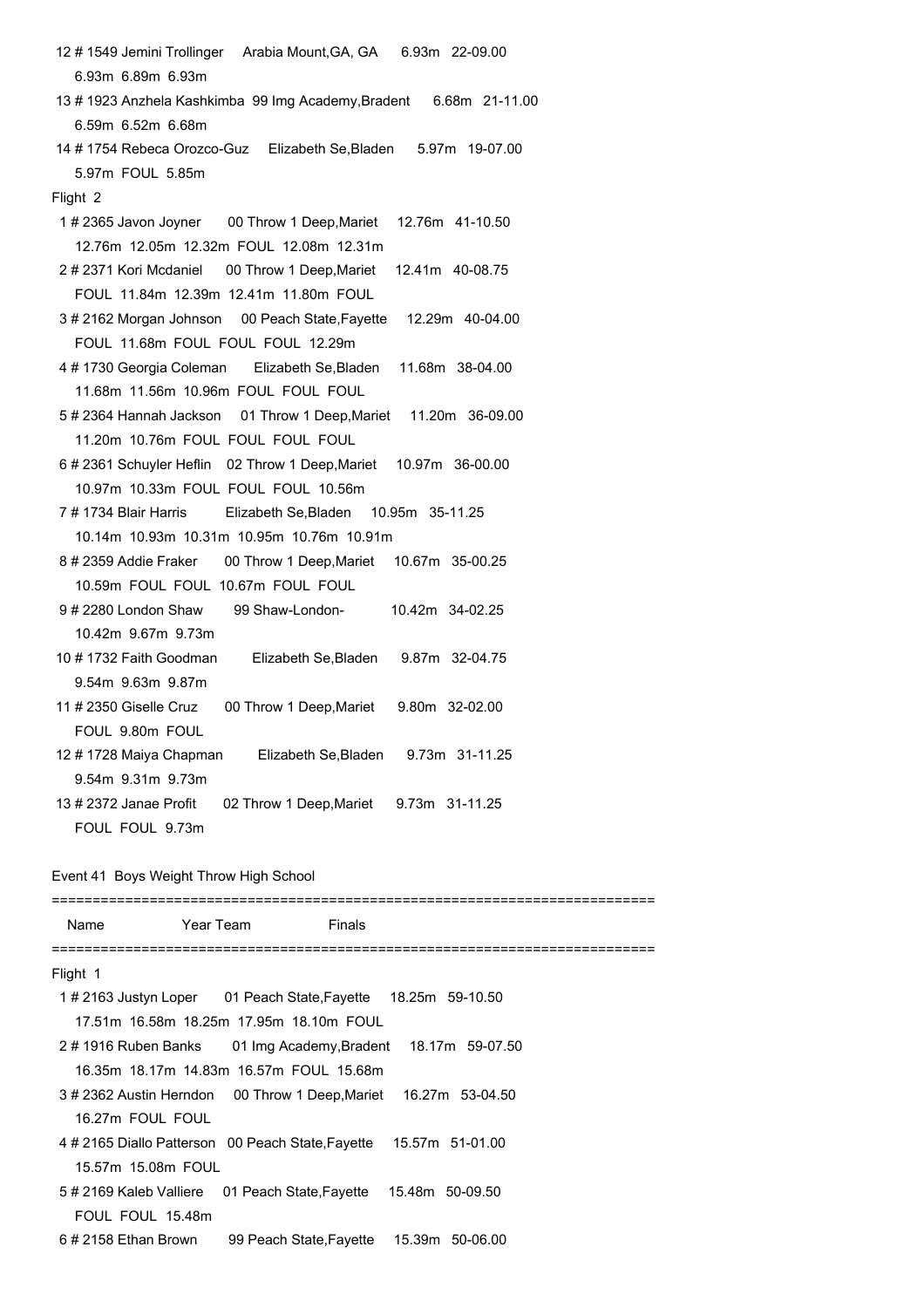FOUL 15.39m FOUL 7 # 2161 Andrew Granger 02 Peach State,Fayette 14.58m 47-10.00 FOUL FOUL 14.58m 8 # 2472 Oluwatobiloba Dar 02 Peach State,Fayette 13.83m 45-04.50 13.83m 13.59m 13.55m 9 # 2012 Mason Robinson 02 Legacy Athle,Dougla 13.35m 43-09.75 13.31m 13.10m 13.35m 10 # 2363 Curtis Hill 99 Throw 1 Deep,Mariet 13.10m 42-11.75 FOUL FOUL 13.10m 11 # 2164 Jacob Maples 03 Peach State,Fayette 9.04m 29-08.00 FOUL 8.48m 9.04m -- # 2368 Walter Klima 99 Throw 1 Deep, Mariet FOUL FOUL FOUL FOUL -- # 1927 Richard Peppers 03 Img Academy, Bradent FOUL FOUL FOUL FOUL -- # 1544 Aaron Pyron 01 Arabia Mount, GA, GA FOUL FOUL FOUL FOUL Flight 2 1 # 2349 Kyle Brown 01 Throw 1 Deep,Mariet 21.05m 69-00.75 FOUL 20.47m 21.05m 20.25m FOUL FOUL 2 # 2354 Tanner Duffin 00 Throw 1 Deep,Mariet 20.49m 67-02.75 FOUL 19.63m FOUL 19.03m 19.75m 20.49m 3 # 2157 Jermaine Anderson 99 Peach State,Fayette 19.73m 64-08.75 FOUL 17.08m FOUL FOUL FOUL 19.73m 4 # 1514 Jamal Ellis Alpharetta,Alpharet 18.29m 60-00.25 FOUL FOUL 17.56m FOUL 18.29m FOUL 5 # 2358 Scott Fineberg 00 Throw 1 Deep,Mariet 17.46m 57-03.50 FOUL 16.61m 16.61m FOUL 16.83m 17.46m 6 # 2352 Jeffrey Del Bagno 00 Throw 1 Deep,Mariet 17.25m 56-07.25 FOUL FOUL 16.53m 16.91m 17.25m FOUL 7 # 2167 Omar Roberts II 99 Peach State,Fayette 16.89m 55-05.00 15.81m 16.81m 16.89m FOUL 15.54m FOUL 8 # 2375 Nathan Wonsley IV 00 Throw 1 Deep,Mariet 16.22m 53-02.75 FOUL 16.17m 16.22m 9 # 2168 Thomas Sims 01 Peach State,Fayette 15.52m 50-11.00 FOUL 14.91m 15.52m -- # 2355 Robert Edge 00 Throw 1 Deep,Mariet FOUL FOUL FOUL FOUL -- # 2356 Nicholas Edwards 00 Throw 1 Deep,Mariet FOUL FOUL FOUL FOUL -- # 2367 Ridvan Kazimov 00 Throw 1 Deep, Mariet FOUL FOUL FOUL FOUL Event 42 Girls Weight Throw High School ========================================================================== Name Year Team Finals ========================================================================== Flight 1 1 # 2059 Jada Marsh 03 Marsh-Jada-U 12.25m 40-02.25 11.29m FOUL 12.25m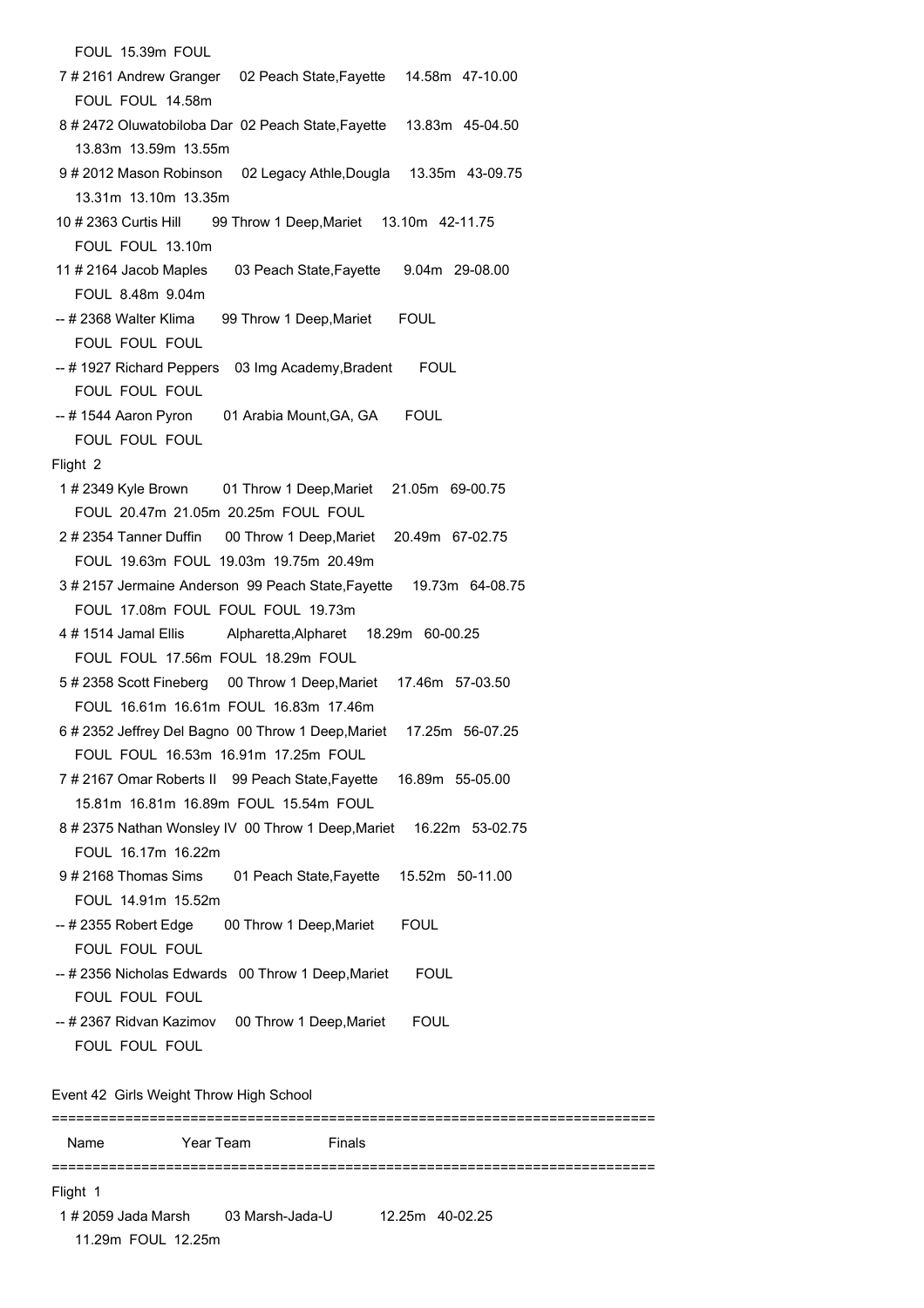| 2#2350 Giselle Cruz<br>00 Throw 1 Deep, Mariet<br>12.09m 39-08.00    |  |  |  |
|----------------------------------------------------------------------|--|--|--|
| 11.31m 11.79m 12.09m                                                 |  |  |  |
| 3# 2370 Lailah Malone 02 Throw 1 Deep, Mariet 12.00m 39-04.50        |  |  |  |
| 11.36m 12.00m FOUL                                                   |  |  |  |
| 4 # 2371 Kori Mcdaniel 00 Throw 1 Deep, Mariet 11.17m 36-07.75       |  |  |  |
| 11.11m 11.17m FOUL                                                   |  |  |  |
| 5# 2374 Colleen Williams 00 Throw 1 Deep, Mariet<br>11.00m 36-01.25  |  |  |  |
| FOUL 10.30m 11.00m                                                   |  |  |  |
| 6#2372 Janae Profit 02 Throw 1 Deep, Mariet<br>10.94m 35-10.75       |  |  |  |
| 10.36m 10.94m 10.72m                                                 |  |  |  |
| 7#1728 Maiya Chapman Elizabeth Se, Bladen 10.85m 35-07.25            |  |  |  |
| 10.33m 9.88m 10.85m                                                  |  |  |  |
|                                                                      |  |  |  |
| Elizabeth Se, Bladen 10.54m 34-07.00                                 |  |  |  |
| 4.21m 10.54m 10.11m                                                  |  |  |  |
| 9#1732 Faith Goodman<br>Elizabeth Se, Bladen 9.74m 31-11.50          |  |  |  |
| 8.52m FOUL 9.74m                                                     |  |  |  |
| 10 # 1744 Gabynelle-Pride K Elizabeth Se, Bladen<br>9.19m 30-02.00   |  |  |  |
| 8.76m 9.19m FOUL                                                     |  |  |  |
| 11 # 1733 Daia Hansford<br>Elizabeth Se, Bladen 8.77m 28-09.25       |  |  |  |
| FOUL 8.77m 7.89m                                                     |  |  |  |
| 12#1923 Anzhela Kashkimba 99 Img Academy, Bradent 8.61m 28-03.00     |  |  |  |
| FOUL 7.97m 8.61m                                                     |  |  |  |
| 13 # 2160 Latifah Godfrey Peach State, Fayette 8.47m 27-09.50        |  |  |  |
| 8.32m 8.47m FOUL                                                     |  |  |  |
| 14 # 1754 Rebeca Orozco-Guz Elizabeth Se, Bladen 7.79m 25-06.75      |  |  |  |
| 6.65m 6.13m 7.79m                                                    |  |  |  |
| 15#1548 Aaliyah Smith Arabia Mount, GA, GA<br>6.02m 19-09.00         |  |  |  |
| FOUL 6.02m FOUL                                                      |  |  |  |
|                                                                      |  |  |  |
| Flight 2                                                             |  |  |  |
| 1#2365 Javon Joyner 00 Throw 1 Deep, Mariet<br>18.10m 59-04.75       |  |  |  |
| 17.71m FOUL 18.10m FOUL 18.10m FOUL                                  |  |  |  |
| 2#2359 Addie Fraker 00 Throw 1 Deep, Mariet<br>15.10m 49-06.50       |  |  |  |
| 15.10m FOUL 14.75m 14.59m FOUL FOUL                                  |  |  |  |
| 3# 2369 Shannah Mallett 00 Throw 1 Deep, Mariet<br>14.87m 48-09.50   |  |  |  |
| 14.22m 14.87m FOUL FOUL 14.14m FOUL                                  |  |  |  |
| 4#2162 Morgan Johnson 00 Peach State, Fayette<br>14.82m 48-07.50     |  |  |  |
| 9.75m FOUL 14.82m 14.00m 14.46m FOUL                                 |  |  |  |
| 5#1730 Georgia Coleman Elizabeth Se, Bladen<br>14.43m 47-04.25       |  |  |  |
| 14.12m FOUL FOUL 14.07m 14.43m 13.36m                                |  |  |  |
| 6#2351 Emily Danielsson 01 Throw 1 Deep, Mariet<br>13.24m 43-05.25   |  |  |  |
| 13.24m 13.04m 12.63m 12.78m FOUL 12.68m                              |  |  |  |
| 7#2364 Hannah Jackson 01 Throw 1 Deep, Mariet<br>12.97m 42-06.75     |  |  |  |
| 12.08m 12.82m FOUL FOUL 11.84m 12.97m                                |  |  |  |
| 8#2311 Layla Senter 02 Sprint Athle, Atlant 12.86m 42-02.25          |  |  |  |
| 12.63m 12.86m 12.55m 12.72m FOUL FOUL                                |  |  |  |
| 9#2361 Schuyler Heflin 02 Throw 1 Deep, Mariet 12.74m 41-09.75       |  |  |  |
|                                                                      |  |  |  |
| FOUL FOUL 12.70m FOUL FOUL 12.74m                                    |  |  |  |
| 10 # 2360 Karena Grigenas 00 Throw 1 Deep, Mariet<br>11.00m 36-01.25 |  |  |  |
| FOUL FOUL 11.00m                                                     |  |  |  |
| -- # 2166 O'Niece Roberts 02 Peach State, Fayette<br><b>FOUL</b>     |  |  |  |